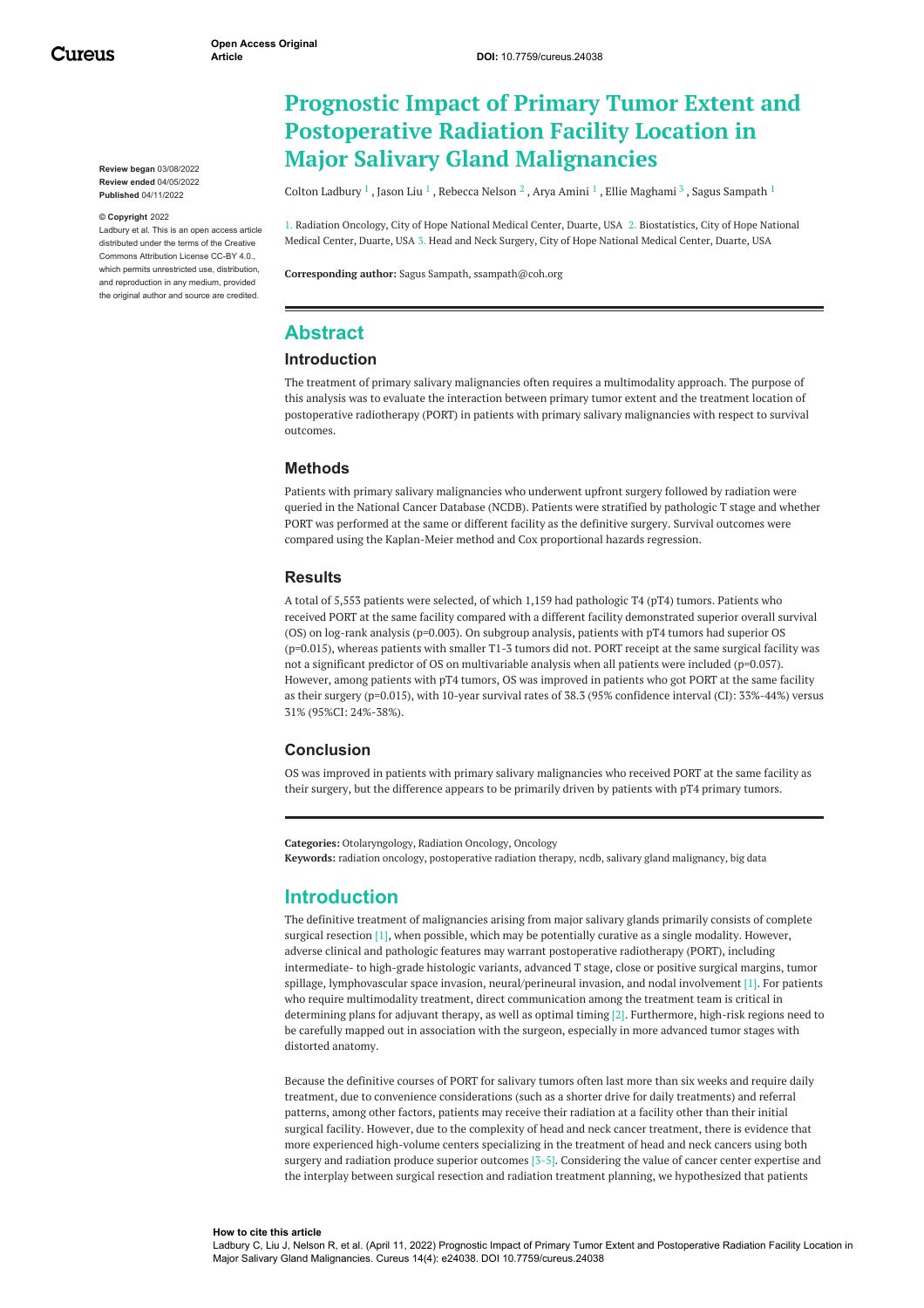who require more extensive surgical resection, as often occurs in patients with higher T stage, would have improved outcomes if their PORT was performed at the same facility as their surgical facility. Therefore, we performed a retrospective analysis using the National Cancer Database (NCDB) to assess the prognostic impact of receiving surgery and PORT at the same facility, with stratification by T stage, to help inform recommendations for adjuvant treatment.

# **Materials And Methods**

### **Patient demographics and treatment variables**

The NCDB is a joint project of the Commission on Cancer of the American College of Surgeons and the American Cancer Society. It is a hospital-based registry that represents 70% of all cancer cases in the United States, drawing data from more than 1,500 commission-accredited cancer programs [6]. The NCDB contains detailed information on disease stage, risk factors specific to head and neck cancer, and receipt of treatment including surgery, radiation, and chemotherapy delivered during the first course of treatment. The data used in the study are derived from a deidentified NCDB file. The American College of Surgeons and the Commission on Cancer have not verified and are not responsible for the analytic or statistical methodology employed or the conclusions drawn from these data by the investigator. The NCDB has established criteria to ensure the data submitted meets specific quality benchmarks. The current analysis was performed with the approval of the City of Hope institutional review board under protocol number 22164.

We initially queried patients with major salivary gland carcinomas (all histologies) diagnosed between 2004 and 2017. Patients with unknown pathologic T or N staging or metastatic disease were excluded. The included histologies were subsequently limited to adenoid cystic carcinoma (histology code: 8200), mucoepidermoid carcinoma (histology code: 8430), acinic cell carcinoma (histology code: 8550), carcinomaex-pleomorphic carcinoma (histology code: 8941), adenocarcinoma (histology codes: 8140-8190, 8255-8311, 8480-8482, and 8570-8575), and salivary duct carcinoma (histology code: 8500) [7]. Patients included in the primary query received upfront definitive surgery at the reporting facility and had known follow-up. Patients receiving neoadjuvant radiation therapy (RT) were excluded. The final group selected had known locations of RT, either at the same site of the reporting facility where upfront surgery was performed or at a site different from where the surgery was performed. Due to the hypothesis that the primary benefit would occur in patients with more advanced diseases, further analysis was performed on patients with a pathologic T4 (pT4) primary tumor.

Relevant patient and treatment characteristics were included, as coded in the NCDB. Each patient stage was based on the edition corresponding to their year of diagnosis (American Joint Committee on Cancer (AJCC) sixth or seventh edition). There were negligible differences between the staging of salivary malignancies from the AJCC sixth edition to the seventh edition. Treating facility type is defined based on the Commission on Cancer Accreditation program. Time from diagnosis to surgery and time from diagnosis to the start of RT were subtracted from one another to define the time between surgery and RT; the study defined PORT delay using a cutoff of 42 days (six weeks) based on the National Comprehensive Cancer Network (NCCN) guideline recommendations, suggesting that PORT starts within 5-6 weeks after surgery [1]. The NCDB records the elapsed days of RT from the start of RT to the finish, and the cutoff of 46 days (median) was selected for stratification. The primary endpoint was overall survival (OS). Disease-specific survival is not included in the NCDB and so could not be examined.

### **Statistical analysis**

Statistical analyses were performed using open-source libraries in Python 3.8 (PSF, Wilmington, DE). The primary outcome was OS in patients stratified by facility at which the PORT was performed. OS interval was calculated from the date of diagnosis per the reporting institution to the date of death or last follow-up. Those alive at last contact were censored at their last follow-up date. Patient demographic, clinicopathologic, and treatment-related characteristics were used to describe the selected patient cohort. Analysis of these factors among the location of PORT treatment was conducted using χ2 tests for categorical variables and t-tests for continuous variables that were normally distributed. Mann-Whitney U statistics were calculated for continuous data that were not normally distributed. Univariate (UVA) and multivariable (MVA) logistic regression were performed to investigate factors associated with the receipt of PORT at a different facility. OS was first examined using the Kaplan-Meier method, with comparisons between cohorts using log-rank tests. Univariate survival analysis was performed with the log-rank test and unadjusted Cox proportional hazards models to estimate hazard ratios (HR). MVA Cox proportional hazards regression was also used for survival analysis to investigate the impact of the location of PORT after adjustment for potential covariates. All variables included in the descriptive statistics were included in the initial MVAs but were removed using backward stepwise selection.

### **Results**

A total of 5,553 patients with salivary gland malignancies were identified, of which 1,159 had pathologic T4 disease. The full patient selection diagram is visualized in Figure *[1](#page-2-0)*. Among all patients, 74.4% of the rate of PORT being performed at the same facility as surgery was 74.4% among all patients and 71.4% among T4 patients. The median age of the cohort was 61 years (range: 18-90 years). Full descriptive statistics are listed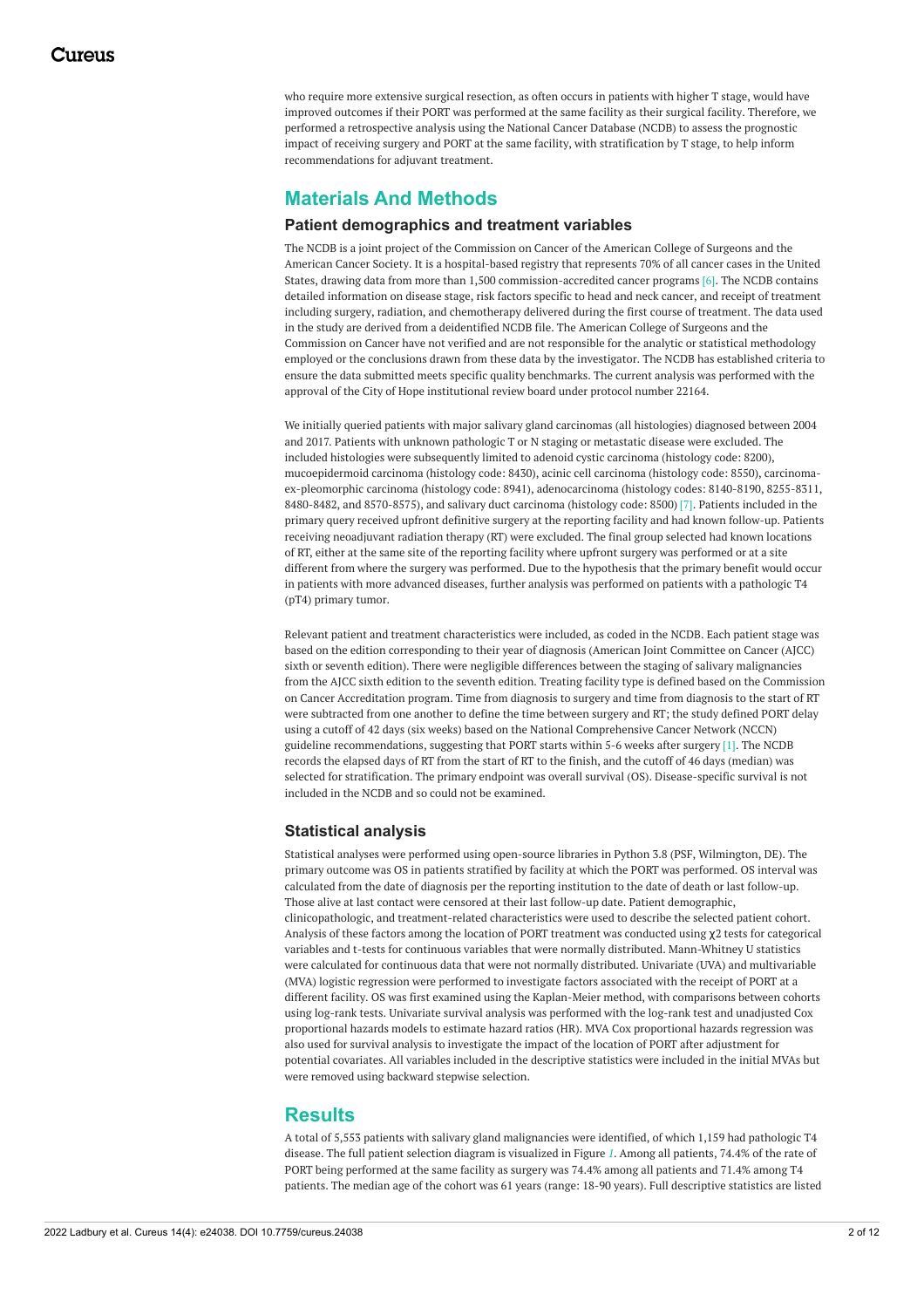in Table *[1](#page-3-0)*. A greater proportion of patients receiving PORT at a different facility were older than 65 years (47.7% versus 41.3%, p=0.052) and lived ≥25 miles from their surgical facility (47.4% versus 24.8%, p<0.001), and the number of Charlson/Deyo comorbidities were more often ≥2 (6.3% versus 3.8%, p=0.060). There were no differences in the proportion of patients with positive surgical margins (48.6% versus 52.7%, p=0.446) or with radiation initiated within six weeks (50.5% versus 53.3%, p=0.733).

<span id="page-2-0"></span>

### **FIGURE 1: Patient selection schema illustrating exclusion criteria**

NCDB: National Cancer Database; pT: pathologic T stage; pN: pathologic N stage; cM: clinical M stage; pM: pathologic M stage; RT: radiation therapy

|                        | <b>All Patients</b>              |                                 |       |                                      | <b>T4 Patients</b>              |       |  |  |
|------------------------|----------------------------------|---------------------------------|-------|--------------------------------------|---------------------------------|-------|--|--|
| Characteristic         | <b>Different Facility</b><br>(%) | <b>Same Facility</b><br>$(\% )$ | p     | <b>Different Facility</b><br>$(\% )$ | <b>Same Facility</b><br>$(\% )$ | p     |  |  |
| Count                  | 1,420 (25.6%)                    | 4,133 (74.4%)                   |       | 333 (28.7%)                          | 826 (71.3%)                     |       |  |  |
| Age (Years)            |                                  |                                 | 0.031 |                                      |                                 | 0.052 |  |  |
| $≤65$                  | 875 (61.6%)                      | 2,680 (64.8%)                   |       | 174 (52.3%)                          | 485 (58.7%)                     |       |  |  |
| >65                    | 545 (38.4%)                      | 1,453 (35.2%)                   |       | 159 (47.7%)                          | 341 (41.3%)                     |       |  |  |
| <b>Facility Volume</b> |                                  |                                 | 0.425 |                                      |                                 | 0.559 |  |  |
|                        | 733 (51.6%)                      | 2,186 (52.9%)                   |       | 143 (42.9%)                          | 372 (45%)                       |       |  |  |
| $\geq$ Median          | 687 (48.4%)                      | 1,947 (47.1%)                   |       | 190 (57.1%)                          | 454 (55%)                       |       |  |  |
| Sex                    |                                  |                                 | 0.605 |                                      |                                 | 0.988 |  |  |
| Female                 | 684 (48.2%)                      | 1,956 (47.3%)                   |       | 145 (43.5%)                          | 361 (43.7%)                     |       |  |  |
| Male                   | 736 (51.8%)                      | 2,177 (52.7%)                   |       | 188 (56.5%)                          | 465 (56.3%)                     |       |  |  |
| Race                   |                                  |                                 | 0.008 |                                      |                                 | 0.472 |  |  |
| Asian/Pacific Islander | 38 (2.7%)                        | 151 (3.7%)                      |       | $7(2.1\%)$                           | 26 (3.1%)                       |       |  |  |
| <b>Black</b>           | 143 (10.1%)                      | 472 (11.4%)                     |       | $27(8.1\%)$                          | 92 (11.1%)                      |       |  |  |
| Hispanic               | 54 (3.8%)                        | 235 (5.7%)                      |       | $12(3.6\%)$                          | 40 (4.8%)                       |       |  |  |
| Native American        | $5(0.4\%)$                       | $15(0.4\%)$                     |       | $2(0.6\%)$                           | $3(0.4\%)$                      |       |  |  |
| Other                  | $8(0.6\%)$                       | $24(0.6\%)$                     |       | $1(0.3\%)$                           | $5(0.6\%)$                      |       |  |  |
| Unknown                | $10(0.7\%)$                      | 49 (1.2%)                       |       | $3(0.9\%)$                           | $9(1.1\%)$                      |       |  |  |
| White                  | 1,162 (81.8%)                    | 3,187 (77.1%)                   |       | 281 (84.4%)                          | 651 (78.8%)                     |       |  |  |
|                        |                                  |                                 |       |                                      |                                 |       |  |  |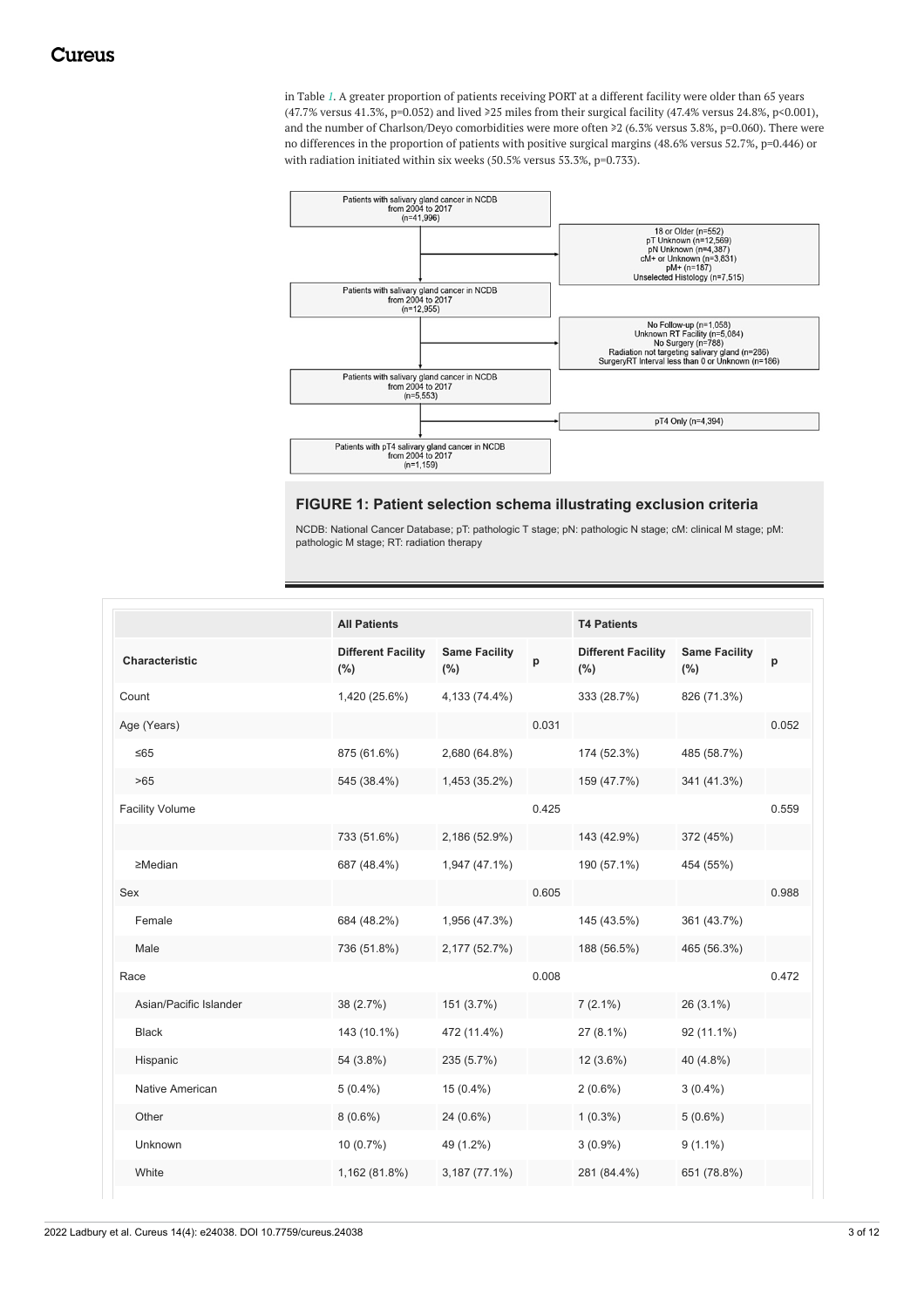<span id="page-3-0"></span>

| Charlson/Deyo Score                              |               |               | 0.004   |             |             | 0.06    |
|--------------------------------------------------|---------------|---------------|---------|-------------|-------------|---------|
| $\mathbf 0$                                      | 1,129 (79.5%) | 3,425 (82.9%) |         | 257 (77.2%) | 682 (82.6%) |         |
| 1                                                | 218 (15.4%)   | 564 (13.6%)   |         | 55 (16.5%)  | 113 (13.7%) |         |
| $2+$                                             | 73 (5.1%)     | 144 (3.5%)    |         | $21(6.3\%)$ | $31(3.8\%)$ |         |
| Insurance                                        |               |               | 0.005   |             |             | 0.136   |
| Government                                       | 693 (48.8%)   | 1,841 (44.5%) |         | 183 (55%)   | 435 (52.7%) |         |
| Private                                          | 677 (47.7%)   | 2,104 (50.9%) |         | 138 (41.4%) | 371 (44.9%) |         |
| Uninsured                                        | 40 (2.8%)     | 121 (2.9%)    |         | $8(2.4\%)$  | $7(0.8\%)$  |         |
| Unknown                                          | $10(0.7\%)$   | 67 (1.6%)     |         | $4(1.2\%)$  | 13 (1.6%)   |         |
| Mean Zipcode Income (\$)                         |               |               | 0.003   |             |             | 0.07    |
| 63,000+                                          | 396 (27.9%)   | 1,352 (32.7%) |         | 84 (25.2%)  | 265 (32.1%) |         |
| ≤62,999                                          | 876 (61.7%)   | 2,405 (58.2%) |         | 215 (64.6%) | 486 (58.8%) |         |
| Unknown                                          | 148 (10.4%)   | 376 (9.1%)    |         | 34 (10.2%)  | 75 (9.1%)   |         |
| Region                                           |               |               | < 0.001 |             |             | 0.03    |
| Midwest                                          | 357 (25.1%)   | 1,073 (26%)   |         | 97 (29.1%)  | 236 (28.6%) |         |
| Northeast                                        | 508 (35.8%)   | 1,611 (39%)   |         | 116 (34.8%) | 348 (42.1%) |         |
| South                                            | 196 (13.8%)   | 389 (9.4%)    |         | 45 (13.5%)  | 72 (8.7%)   |         |
| Unknown                                          | 145 (10.2%)   | 511 (12.4%)   |         | $21(6.3\%)$ | 62 (7.5%)   |         |
| West                                             | 214 (15.1%)   | 549 (13.3%)   |         | 54 (16.2%)  | 108 (13.1%) |         |
| <b>Hospital Type</b>                             |               |               | 0.007   |             |             | 0.09    |
| Academic/Research Program                        | 640 (45.1%)   | 1,754 (42.4%) |         | 197 (59.2%) | 433 (52.4%) |         |
| Community Cancer Program                         | 93 (6.5%)     | 219 (5.3%)    |         | 19 (5.7%)   | $32(3.9\%)$ |         |
| <b>Comprehensive Community Cancer</b><br>Program | 375 (26.4%)   | 1,218 (29.5%) |         | 69 (20.7%)  | 215 (26%)   |         |
| Integrated Network Cancer Program                | 167 (11.8%)   | 431 (10.4%)   |         | 27 (8.1%)   | 84 (10.2%)  |         |
| Unknown                                          | 145 (10.2%)   | 511 (12.4%)   |         | 21 (6.3%)   | 62 (7.5%)   |         |
| Distance to Facility (Miles)                     |               |               | < 0.001 |             |             | < 0.001 |
| $\leq$ 25                                        | 735 (51.8%)   | 2,885 (69.8%) |         | 141 (42.3%) | 547 (66.2%) |         |
| >25                                              | 540 (38%)     | 878 (21.2%)   |         | 158 (47.4%) | 205 (24.8%) |         |
| Unknown                                          | 145 (10.2%)   | 370 (9%)      |         | 34 (10.2%)  | 74 (9%)     |         |
| <b>Primary Site</b>                              |               |               | 0.466   |             |             | 0.866   |
| Not Specified                                    | 36 (2.5%)     | 101 (2.4%)    |         | $8(2.4\%)$  | 18 (2.2%)   |         |
| Parotid                                          | 1,237 (87.1%) | 3,658 (88.5%) |         | 304 (91.3%) | 762 (92.3%) |         |
| Sublingual                                       | $15(1.1\%)$   | 32 (0.8%)     |         | $4(1.2\%)$  | 6(0.7%)     |         |
| Submandibular                                    | 132 (9.3%)    | 342 (8.3%)    |         | 17 (5.1%)   | 40 (4.8%)   |         |
| Margin Status                                    |               |               | 0.162   |             |             | 0.446   |
| Negative                                         | 795 (56%)     | 2,193 (53.1%) |         | 154 (46.2%) | 349 (42.3%) |         |
| Positive                                         | 565 (39.8%)   | 1,754 (42.4%) |         | 162 (48.6%) | 435 (52.7%) |         |
| Unknown                                          | 60 (4.2%)     | 186 (4.5%)    |         | 17 (5.1%)   | 42 (5.1%)   |         |
| Grade                                            |               |               | 0.034   |             |             | 0.986   |
|                                                  |               |               |         |             |             |         |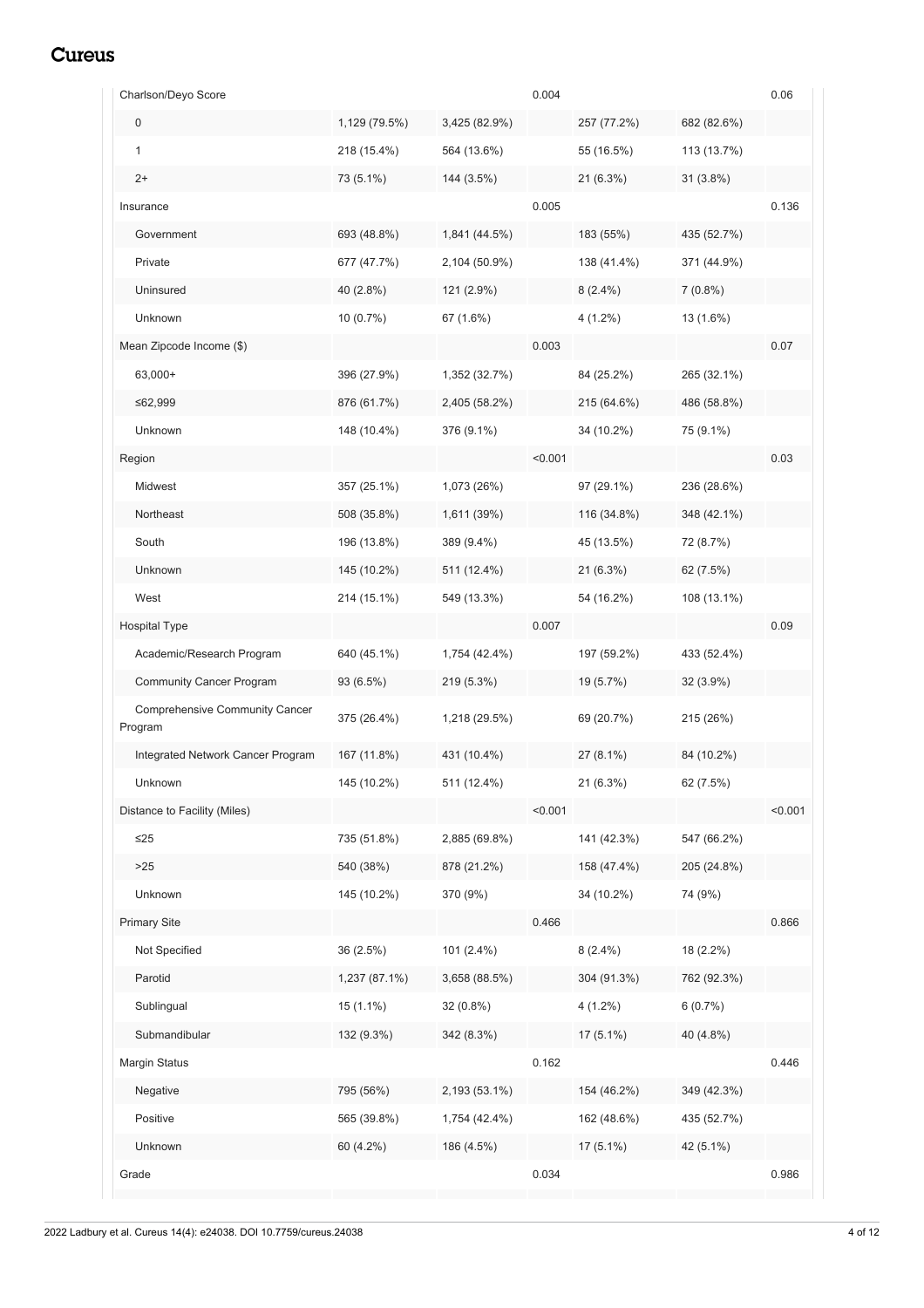| Grade 1                               | 173 (12.2%)   | 573 (13.9%)   |         | 19 (5.7%)   | 47 (5.7%)   |         |
|---------------------------------------|---------------|---------------|---------|-------------|-------------|---------|
| Grade 2                               | 297 (20.9%)   | 837 (20.3%)   |         | 56 (16.8%)  | 133 (16.1%) |         |
| Grade 3 or 4                          | 591 (41.6%)   | 1,570 (38%)   |         | 179 (53.8%) | 443 (53.6%) |         |
| Unknown                               | 359 (25.3%)   | 1,153 (27.9%) |         | 79 (23.7%)  | 203 (24.6%) |         |
| <b>LVSI</b>                           |               |               | 0.002   |             |             | 0.387   |
| LVSI+                                 | 284 (20%)     | 714 (17.3%)   |         | 98 (29.4%)  | 230 (27.8%) |         |
| LVSI-                                 | 596 (42%)     | 1,639 (39.7%) |         | 108 (32.4%) | 245 (29.7%) |         |
| Unknown                               | 540 (38%)     | 1,780 (43.1%) |         | 127 (38.1%) | 351 (42.5%) |         |
| ECE                                   |               |               | 0.04    |             |             | 0.863   |
| ECE+                                  | 153 (10.8%)   | 391 (9.5%)    |         | 57 (17.1%)  | 131 (15.9%) |         |
| ECE-                                  | 765 (53.9%)   | 2,133 (51.6%) |         | 155 (46.5%) | 387 (46.9%) |         |
| Unknown                               | 502 (35.4%)   | 1,609 (38.9%) |         | 121 (36.3%) | 308 (37.3%) |         |
| Lymph Node Dissection                 |               |               | 0.002   |             |             | 0.069   |
| Lymph Node Dissection                 | 1,323 (93.2%) | 3,727 (90.2%) |         | 322 (96.7%) | 775 (93.8%) |         |
| No Lymph Node Dissection              | 92 (6.5%)     | 395 (9.6%)    |         | $11(3.3\%)$ | $51(6.2\%)$ |         |
| Unknown                               | $5(0.4\%)$    | $11(0.3\%)$   |         | $0(0\%)$    | $0(0\%)$    |         |
| Histology                             |               |               | 0.838   |             |             | 0.614   |
| Acinic Cell Carcinoma                 | 213 (15%)     | 670 (16.2%)   |         | 28 (8.4%)   | 80 (9.7%)   |         |
| Adenocarcinoma                        | 316 (22.3%)   | 875 (21.2%)   |         | 96 (28.8%)  | 231 (28%)   |         |
| Adenoid Cystic Carcinoma              | 270 (19%)     | 772 (18.7%)   |         | 77 (23.1%)  | 197 (23.8%) |         |
| Carcinoma-Ex-Pleomorphic<br>Carcinoma | $101(7.1\%)$  | 275 (6.7%)    |         | 26 (7.8%)   | 44 (5.3%)   |         |
| Mucoepidermoid Carcinoma              | 432 (30.4%)   | 1,277 (30.9%) |         | 80 (24%)    | 197 (23.8%) |         |
| Salivary Duct Carcinoma               | 88 (6.2%)     | 264 (6.4%)    |         | 26 (7.8%)   | 77 (9.3%)   |         |
| Pathologic T Stage                    |               |               | < 0.001 |             |             | 1       |
| T1                                    | 354 (24.9%)   | 1,053 (25.5%) |         |             |             |         |
| T <sub>2</sub>                        | 347 (24.4%)   | 1,254 (30.3%) |         | --          |             |         |
| T <sub>3</sub>                        | 386 (27.2%)   | 1,000 (24.2%) |         |             |             |         |
| T4                                    | 333 (23.5%)   | 826 (20%)     |         | 333 (100%)  | 826 (100%)  |         |
| Pathologic N Stage                    |               |               | 0.114   |             |             | 0.884   |
| N <sub>0</sub>                        | 891 (62.7%)   | 2,739 (66.3%) |         | 155 (46.5%) | 390 (47.2%) |         |
| N1                                    | 177 (12.5%)   | 477 (11.5%)   |         | 49 (14.7%)  | 111 (13.4%) |         |
| N <sub>2</sub>                        | 346 (24.4%)   | 903 (21.8%)   |         | 126 (37.8%) | 320 (38.7%) |         |
| N3                                    | $6(0.4\%)$    | 14 (0.3%)     |         | $3(0.9\%)$  | $5(0.6\%)$  |         |
| Time Between Surgery and RT (Weeks)   |               |               | 0.61    |             |             | 0.733   |
| $\leq 6$                              | 605 (42.6%)   | 1,795 (43.4%) |         | 141 (42.3%) | 339 (41%)   |         |
| >6                                    | 815 (57.4%)   | 2,338 (56.6%) |         | 192 (57.7%) | 487 (59%)   |         |
| Duration of RT (Days)                 |               |               | < 0.001 |             |             | < 0.001 |
| ≤46                                   | 745 (52.5%)   | 2,333 (56.4%) |         | 168 (50.5%) | 440 (53.3%) |         |
| $>46$                                 | 588 (41.4%)   | 1,739 (42.1%) |         | 144 (43.2%) | 371 (44.9%) |         |
|                                       |               |               |         |             |             |         |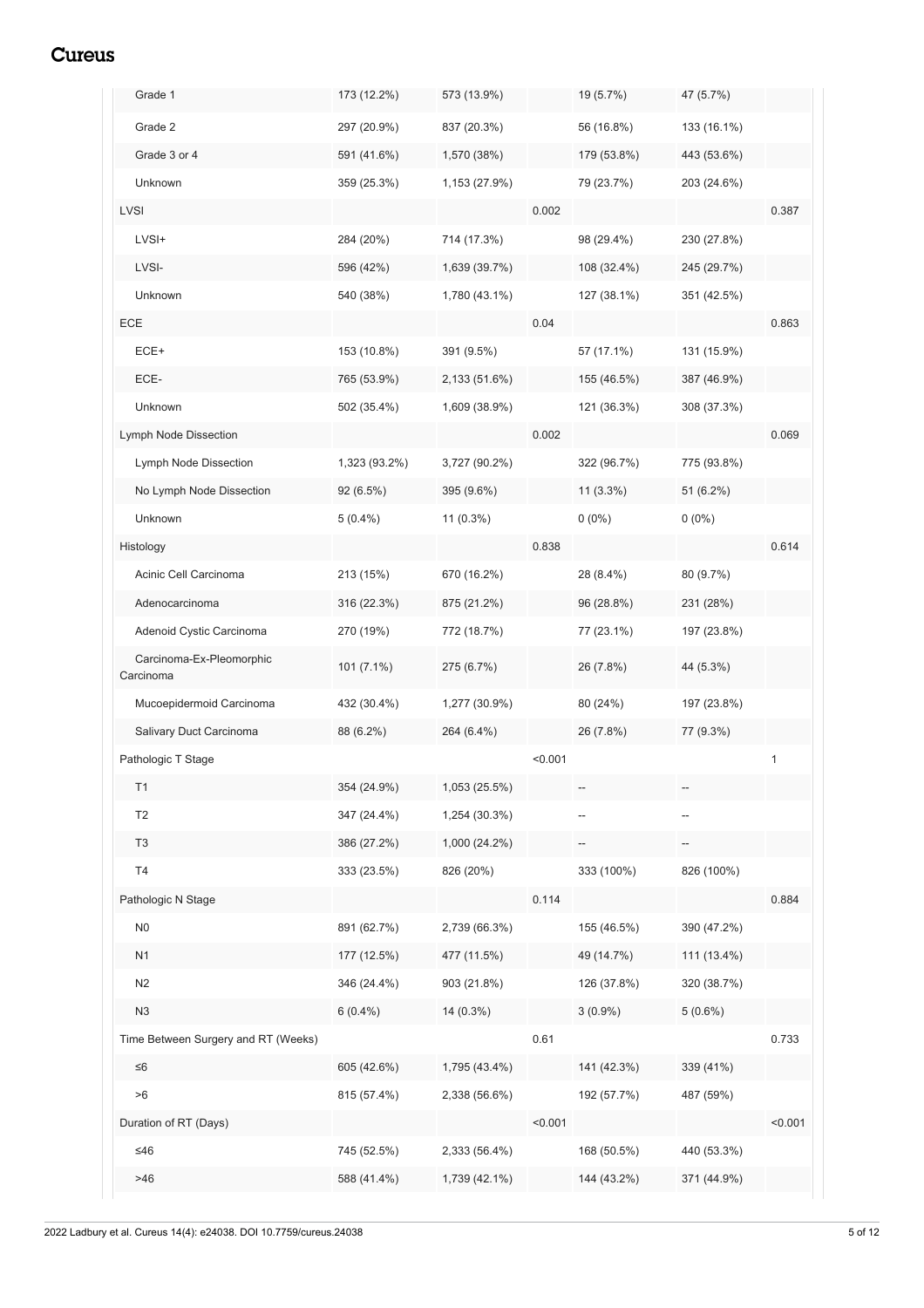| Unknown               | $87(6.1\%)$   | 61(1.5%)    |       | $21(6.3\%)$ | 15 (1.8%)   |       |
|-----------------------|---------------|-------------|-------|-------------|-------------|-------|
| Received Chemotherapy |               |             | 0.465 |             |             | 0.096 |
| No                    | 1,143 (80.5%) | 3,349(81%)  |       | 243 (73%)   | 553 (66.9%) |       |
| <b>Unknown</b>        | $34(2.4\%)$   | 77 (1.9%)   |       | $6(1.8\%)$  | $12(1.5\%)$ |       |
| Yes                   | 243 (17.1%)   | 707 (17.1%) |       | 84 (25.2%)  | 261 (31.6%) |       |

## **TABLE 1: Patient and treatment characteristics by location of PORT treatment for patients with primary salivary malignancies**

LVSI: lymphovascular space invasion; ECE: extracapsular extension; RT: radiation therapy

The median follow-up for all patients was 51 months (range: 2-183 months), and for patients with T4 tumors, the median follow-up was 40 months (range: 2.1-174 months). In the entire cohort, the median OS was 11.2 years in patients who received PORT at the same surgical facility and 9.8 years for patients treated at a different facility (p=0.003) (Figure *[2A](#page-6-0)*). However, on multivariable Cox proportional hazards regression, this was not a significant predictor (p=0.055). When stratified by T stage, the survival benefit of receiving PORT at the same surgical facility was only present in T4 tumors (p=0.015) and not in T1 (p=0.071), T2 (p=0.848), or T3 (p=0.451) tumors (Figure *[2B](#page-6-0)*, *[2C](#page-6-0)*). On subset analysis of patients with T4 tumors, receipt of PORT at the same surgical facility remained associated with an overall survival benefit (HR: 0.78, p=0.011) (Table *[3](#page-9-0)*). In this cohort of patients, the median, five-year, and 10-year OS in patients who received PORT at the same versus different facility were 6.2 years, 55.5%, and 38.3% versus 5 years, 50.3%, and 31%, respectively. On multivariable Cox proportional hazards regression, other factors that were associated with improved OS included increasing year of diagnosis (HR: 0.96, p=0.034), age of 65 or younger (HR: 0.61, p<0.001), and treatment at an academic center relative to a Community Cancer Program (HR: 0.56, p=0.002). Histology, margin status, chemotherapy receipt, and time to initiation of radiation were not significant predictors of OS on the initial MVA and therefore were not included in the final MVA. The full MVA is listed in Table *[2](#page-7-0)*.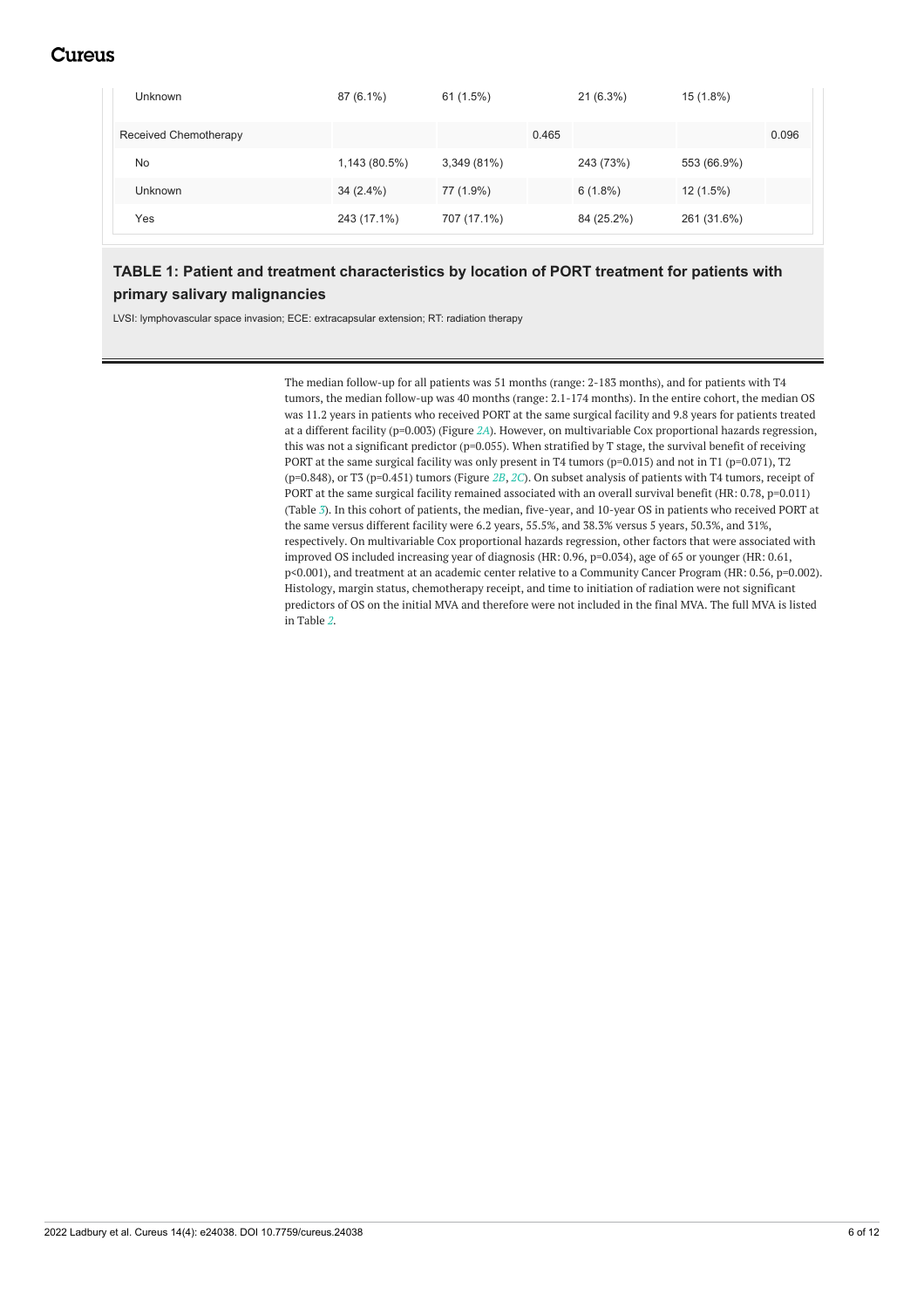<span id="page-6-0"></span>

**FIGURE 2: Kaplan-Meier curves of overall survival between patients receiving PORT at the same facility and patients receiving PORT at a different facility as surgery in all patients with salivary malignancies (A), in all patients with salivary malignancies stratified by pathologic T stage (B), and only in patients with pT4 primary salivary malignancies (C)**

|                      | <b>All Patients</b> |   | <b>T4 Patients</b> |   |
|----------------------|---------------------|---|--------------------|---|
| Characteristic       | HR (CI)             | D | HR (CI)            | р |
| <b>PORT Location</b> |                     |   |                    |   |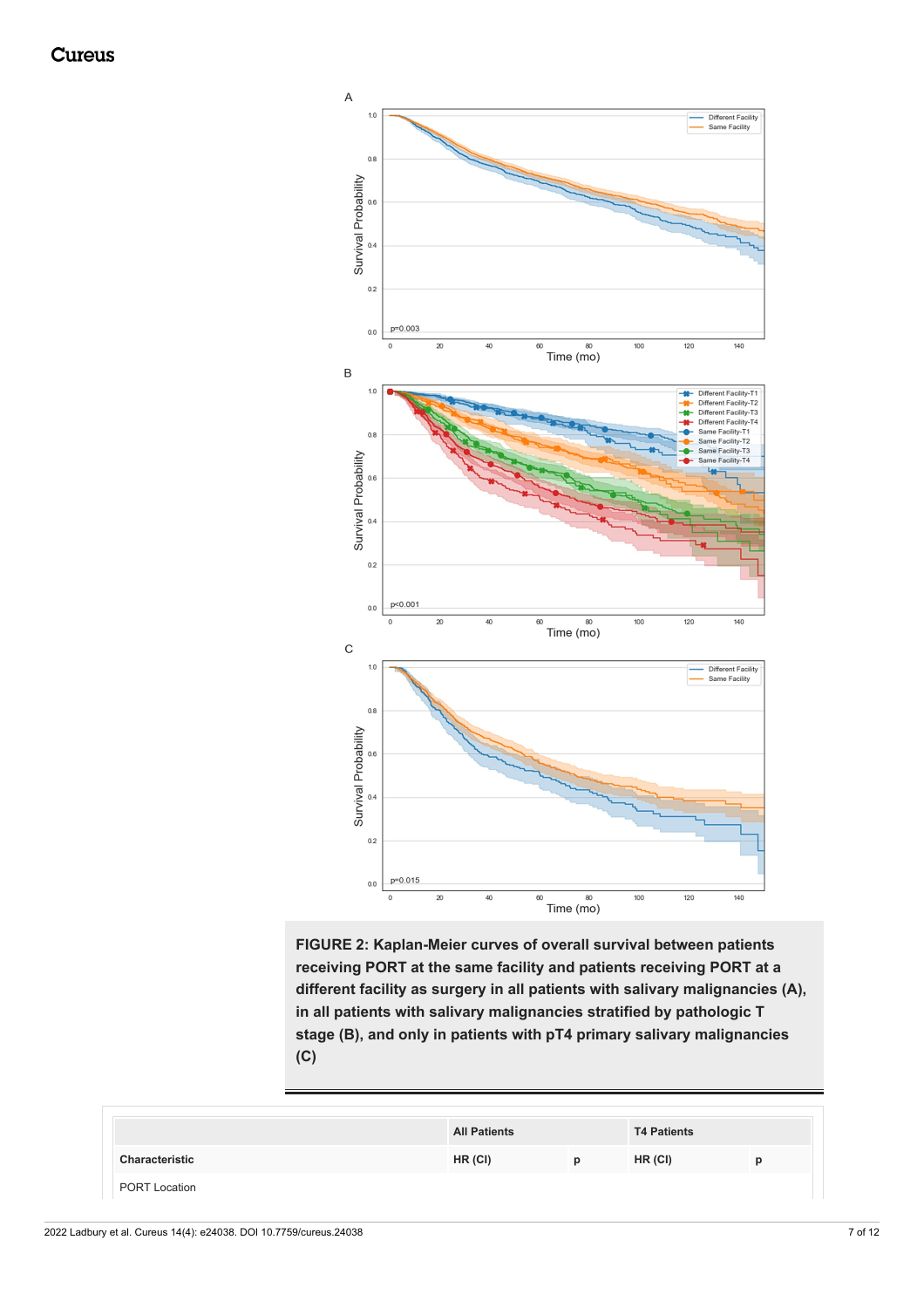<span id="page-7-0"></span>

| <b>Different Facility</b>              | Ref                 | $\hspace{0.05cm} -\hspace{0.05cm}$ | Ref                 | $\hspace{0.05cm} -\hspace{0.05cm}$ |
|----------------------------------------|---------------------|------------------------------------|---------------------|------------------------------------|
| Same Facility                          | $0.90(0.81-1)$      | 0.057                              | $0.78(0.65-0.95)$   | 0.011                              |
| Year of Diagnosis                      | $0.94(0.92 - 0.97)$ | < 0.001                            | $0.96(0.92-1)$      | 0.034                              |
| Age (Years)                            |                     |                                    |                     |                                    |
| $≤65$                                  | Ref                 |                                    | Ref                 |                                    |
| >65                                    | 1.91 (1.73-2.11)    | < 0.001                            | 1.65 (1.38-1.97)    | < 0.001                            |
| Distance to Facility (Miles)           |                     |                                    |                     |                                    |
| $\leq$ 25                              | Ref                 | $\overline{a}$                     | Ref                 | $\overline{a}$                     |
| $>25$                                  | 1.21 (1.08-1.35)    | 0.001                              | 1.29 (1.06-1.56)    | 0.011                              |
| Unknown                                | $0.41(0.31-0.52)$   | < 0.001                            | $0.40(0.25-0.63)$   | < 0.001                            |
| Charlson/Deyo Score                    |                     |                                    |                     |                                    |
| $\mathbf 0$                            | Ref                 | --                                 | Ref                 | $\overline{\phantom{a}}$           |
| $\mathbf{1}$                           | 1.23 (1.08-1.39)    | 0.001                              | $1.28(1.02 - 1.61)$ | 0.034                              |
| $2+$                                   | 1.60 (1.28-1.99)    | < 0.001                            | 2.10 (1.44-3.06)    | < 0.001                            |
| Hospital Type                          |                     |                                    |                     |                                    |
| <b>Community Cancer Program</b>        | Ref                 | --                                 | Ref                 | --                                 |
| Academic/Research Program              | $0.80(0.66 - 0.97)$ | 0.023                              | $0.56(0.39 - 0.81)$ | 0.002                              |
| Comprehensive Community Cancer Program | $0.86(0.71-1.05)$   | 0.134                              | $0.65(0.45-0.94)$   | 0.021                              |
| Integrated Network Cancer Program      | $0.78(0.62 - 0.98)$ | 0.035                              | $0.54(0.35-0.84)$   | 0.006                              |
| Unknown                                | $0.38(0.28-0.53)$   | < 0.001                            | $0.32(0.18-0.59)$   | < 0.001                            |
| ECE                                    |                     |                                    |                     |                                    |
| ECE-                                   | Ref                 | --                                 | Ref                 | $\overline{\phantom{a}}$           |
| ECE+                                   | $1.24(1.06-1.46)$   | 0.008                              | $1.37(1.04-1.81)$   | 0.024                              |
| Unknown                                | 1.06 (0.91-1.25)    | 0.449                              | 1.35 (1.02-1.79)    | 0.036                              |
| Pathologic T Stage                     |                     |                                    |                     |                                    |
| T1                                     | Ref                 | $\hspace{0.05cm} -\hspace{0.05cm}$ |                     |                                    |
| T2                                     | 1.61 (1.37-1.89)    | < 0.001                            |                     |                                    |
| T <sub>3</sub>                         | 2.04 (1.74-2.39)    | < 0.001                            |                     |                                    |
| T4                                     | 2.40 (2.05-2.82)    | < 0.001                            |                     |                                    |
| Pathologic N Stage                     |                     |                                    |                     |                                    |
| N <sub>0</sub>                         | Ref                 |                                    | Ref                 |                                    |
| N1                                     | 1.68 (1.45-1.94)    | < 0.001                            | 1.32 (0.99-1.75)    | 0.060                              |
| N <sub>2</sub>                         | 2.57 (2.27-2.91)    | < 0.001                            | 1.92 (1.53-2.41)    | < 0.001                            |
| N3                                     | $0.87(0.38-1.96)$   | 0.734                              | $0.77(0.24 - 2.45)$ | 0.654                              |
| Grade                                  |                     |                                    |                     |                                    |
| Grade 1                                | Ref                 |                                    | Ref                 |                                    |
| Grade 2                                | $1.51(1.18-1.94)$   | 0.001                              | 1.53 (0.84-2.79)    | 0.167                              |
| Grade 3 or 4                           | 2.86 (2.27-3.59)    | < 0.001                            | 2.64 (1.50-4.65)    | 0.001                              |
| Unknown                                | 1.92 (1.52-2.43)    | < 0.001                            | 1.92 (1.08-3.42)    | 0.026                              |
|                                        |                     |                                    |                     |                                    |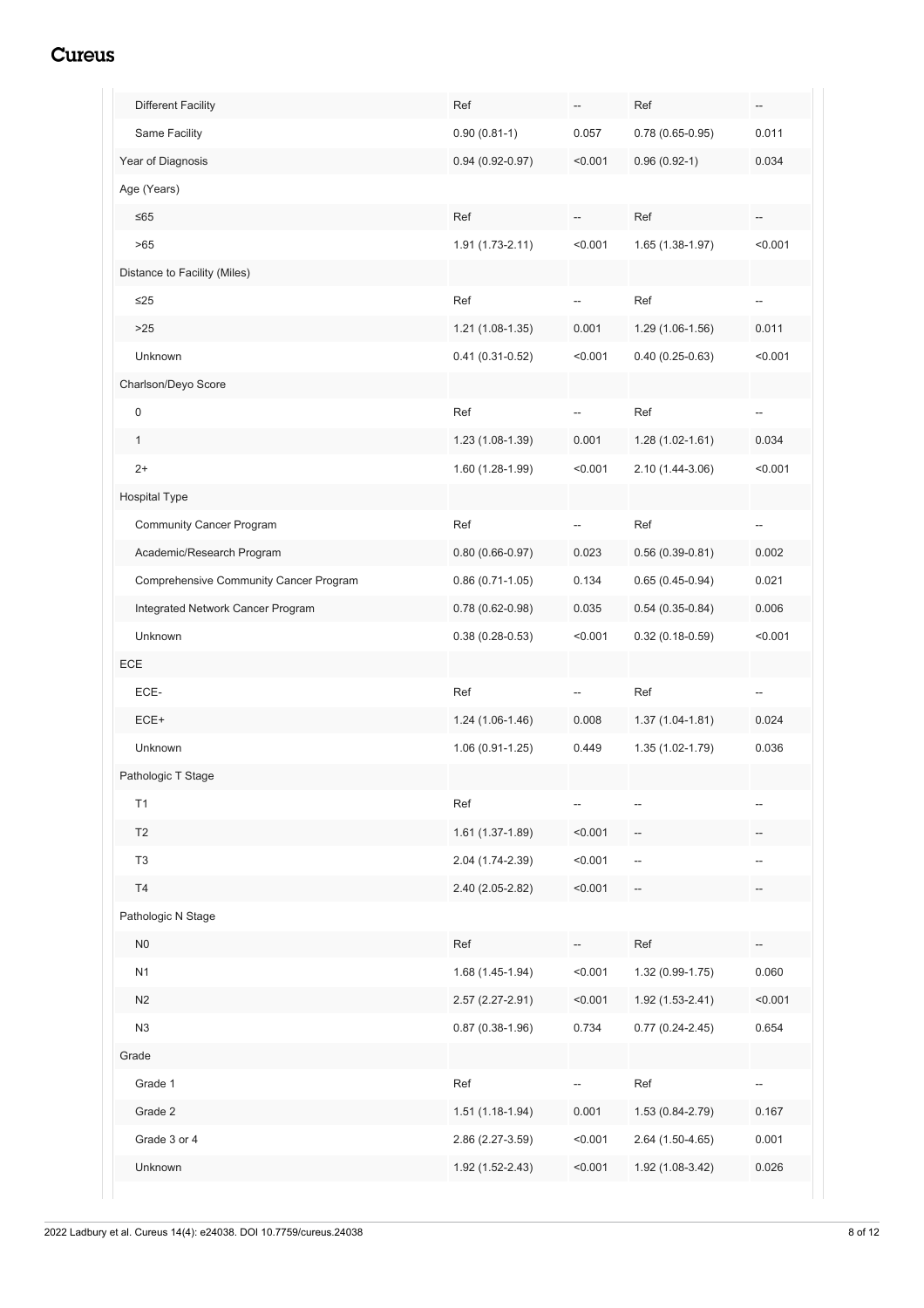LVSI LVSI- Ref -- Ref -- LVSI+ 1.56 (1.35-1.81) <0.001 1.39 (1.07-1.82) 0.015 Unknown 0.96 (0.80-1.14) 0.617 1 (0.73-1.37) 1.000 Received Chemotherapy No -- -- Ref -- Unknown -- -- 0.93 (0.53-1.62) 0.796 Yes -- -- 1.21 (1-1.47) 0.050

### **TABLE 2: Multivariate analysis of the predictors of overall survival for patients with primary salivary malignancies**

HR: hazard ratio; CI: 95% confidence interval; PORT: postoperative radiation therapy; LVSI: lymphovascular space invasion; ECE: extracapsular extension; RT: radiation therapy

> Among patients with T4 tumors, receipt of PORT at the same facility as surgery was associated with age (<65 versus ≥65: OR: 1.44, p<0.001); being treated at an academic/research center (OR: 1.98, p=0.031), Comprehensive Community Cancer Program (OR: 2.35, p=0.010), or Integrated Network Cancer Program (OR: 2.76, p=0.008) relative to a Community Cancer Program; having either government (OR: 3.97, p=0.012) or private (OR: 3.79, p=0.016) insurance relative to being uninsured; being treated in the Northeast (OR: 1.74, p=0.013) or Midwest (OR: 1.61, p=0.017) relative to the West; and living within 25 miles of the surgical facility (OR: 3.17, p<0.001) (Table *[3](#page-9-0)*).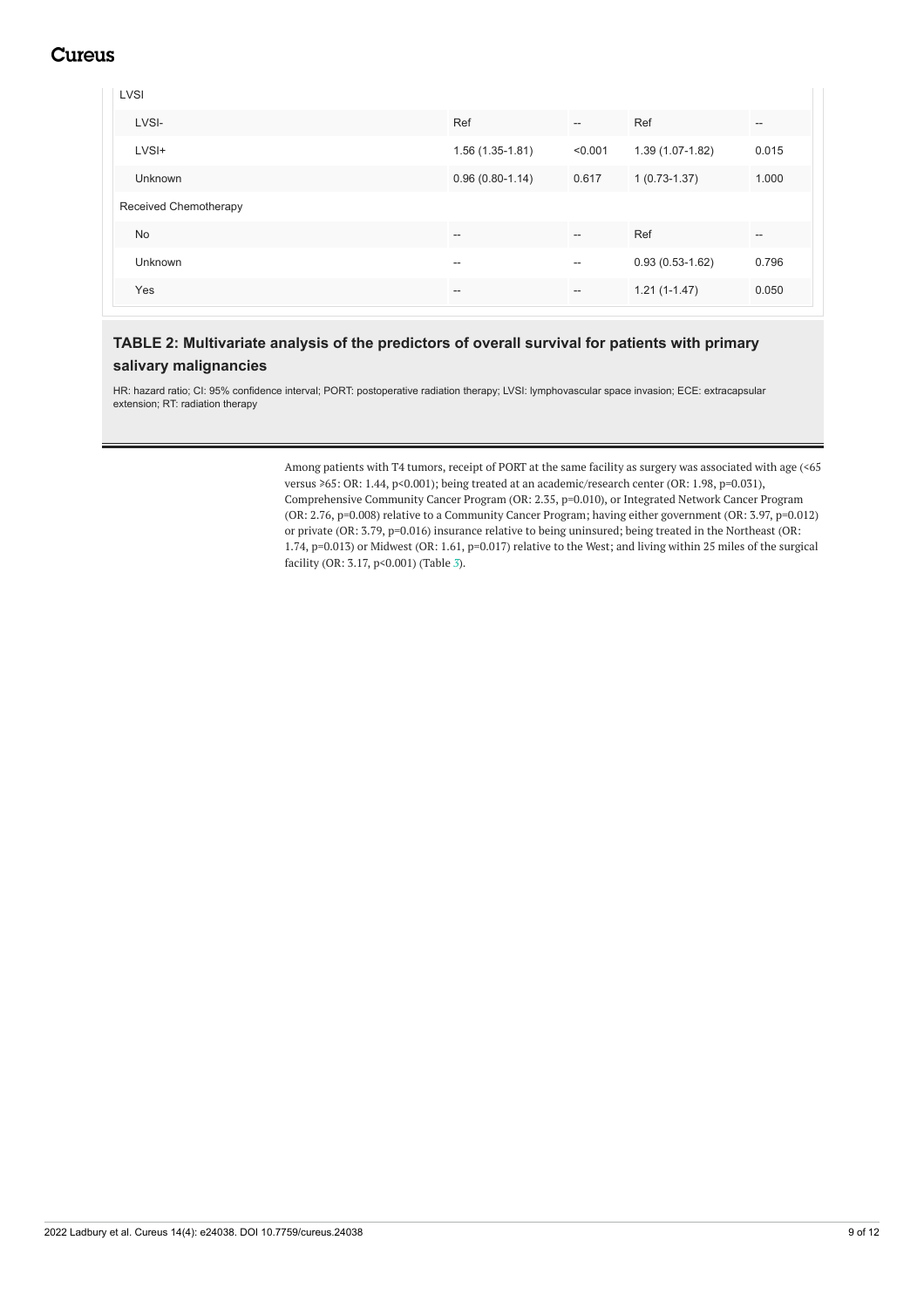<span id="page-9-0"></span>

| <b>Characteristic</b>                  | OR (CI)             | p       |
|----------------------------------------|---------------------|---------|
| Age (Years)                            |                     |         |
| >65                                    | Ref                 |         |
| $\geq 65$                              | $1.44(1.44-1.44)$   | < 0.001 |
| Insurance                              |                     |         |
| Uninsured                              | Ref                 |         |
| Government                             | 3.97 (1.35-11.68)   | 0.012   |
| Private                                | 3.79 (1.29-11.13)   | 0.016   |
| Unknown                                | 4.85 (1.01-23.34)   | 0.049   |
| Hospital Type                          |                     |         |
| <b>Community Cancer Program</b>        | Ref                 | --      |
| Academic/Research Program              | 1.98 (1.07-3.67)    | 0.031   |
| Comprehensive Community Cancer Program | 2.35 (1.23-4.50)    | 0.010   |
| Integrated Network Cancer Program      | 2.76 (1.30-5.83)    | 0.008   |
| Region                                 |                     |         |
| West                                   | Ref                 |         |
| Midwest                                | 1.61 (1.09-2.37)    | 0.017   |
| Northeast                              | 1.74 (1.12-2.69)    | 0.013   |
| South                                  | $1.03(0.61 - 1.73)$ | 0.916   |
| Distance to Facility (Miles)           |                     |         |
| $>25$                                  | Ref                 | --      |
| $\leq$ 25                              | 3.17 (2.34-4.29)    | < 0.001 |
| Unknown                                | 1.65 (1.04-2.62)    | 0.035   |

## **TABLE 3: Logistic regression analysis of the predictors for PORT at the same surgical facility among patients with T4 tumors**

OR: odds ratio; CI: 95% confidence interval

## **Discussion**

In this study of patients with primary salivary gland malignancies, we found an association between improved OS and the facility at which the PORT occurred relative to surgery (same versus different), although this appears to primarily be driven by more locally advanced disease, as in patients with T4 primary tumor. On multivariate analysis, when all patients with salivary gland tumors were included, PORT treatment location was not a significant predictor of OS; however, when only T4 patients were included, the location of PORT was significantly associated with OS. This is consistent with more advanced cases requiring more complicated and multidisciplinary care. Margin status was not significantly associated with OS. Of note, over half of the patients did not have PORT initiated within six weeks as recommended by the NCCN, although this was not significantly associated with survival.

The benefit of PORT and surgery being performed at the same facility is not restricted to salivary malignancies. Amini et al. have shown an association between improved survival and congruous PORT/surgical facility in patients with oral cavity squamous cell carcinoma and all head and neck malignancies [8,9]. This has also been shown in studies of patients with head and neck cancers, which have found an association between improved survival and treatment at specialized cancer centers or high-volume centers [3,4,10,11]. This benefit can potentially be attributed to the greater experience and expertise of treating physicians across disciplines and better communication and care coordination within the treatment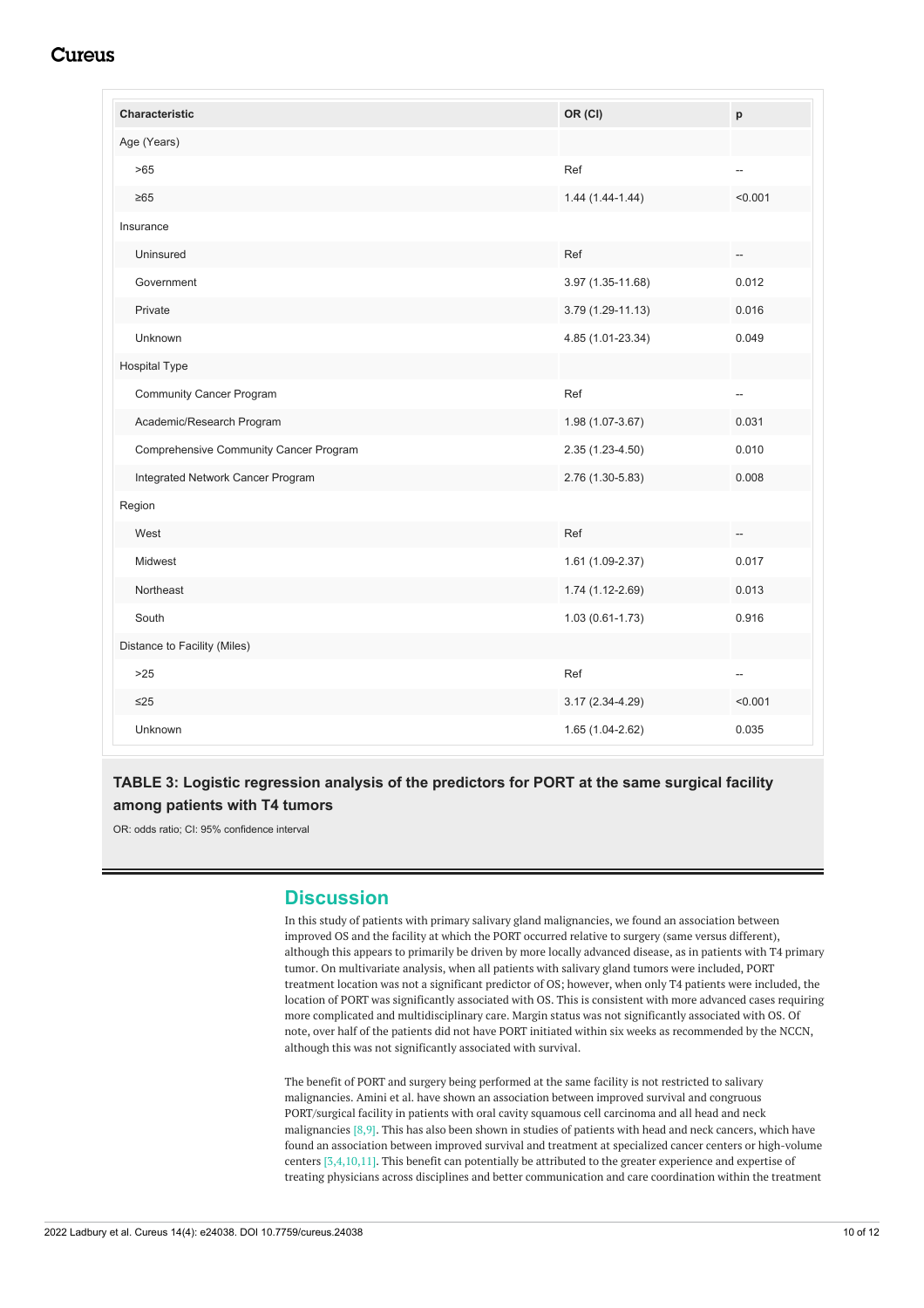team. It is worth noting that facility volume was not a significant predictor of survival in the current study. This may be partially explained by the type of facility at which the surgery was performed, where the current study found an association between non-academic cancer centers and decreased survival. This association is potentially related to decreased access to ancillary services at non-academic centers. Indeed, when facility type was included in the multivariate analysis of the location of PORT, it remained significantly associated with OS. Under logistic regression, patients who underwent surgery at community cancer centers were less likely to receive PORT at the same facility compared to patients treated at other types of facilities. Unfortunately, for patients who received PORT at a different facility as their surgery, details on the type of facility where the PORT was received were not available and therefore could not be analyzed. Another interesting contributor to where patients received PORT was insurance type. This supports the conclusion that treatment location is not always patient-driven, which could have ramifications for patient outcomes, particularly in patients with pT4 tumors.

The increase in the overall survival associated with PORT at the same surgery facility is likely due to a number of factors. In our analysis, the advanced pathologic tumor stage appeared to be a driver of the difference in survival. Intuitively, patients with smaller tumors will require less complicated treatment volumes; a well-circumscribed tumor bed measuring ≤2 cm confined to the parotid gland would not be expected to need as much anatomic consideration as a large tumor with perineural invasion and invasion into the adjacent skull. In the latter case, it is essential that the treating radiation oncologist takes into account surgical findings to determine areas most at risk that should be included in treatment volumes. These anatomic considerations are even more pronounced when anatomic distortions are considered. Because of the conformal nature of modern intensity-modulated radiation therapy, missing high-risk areas, such as close or positive margins or perineural invasion requiring nerve tracking, could result in a higher risk of disease recurrence and subsequent disease-related consequences, including death [4]. Although some information required for treatment volume delineation can be obtained from operative notes and pathology reports, contouring for T4 tumors is still very nuanced, requiring direct communication with the surgeon regarding high-risk areas. Such communication is more easily facilitated when both physicians practice within the same facility and, ideally, have more involved input through direct engagement such as within multidisciplinary tumor boards. Although this type of communication cannot be coded in the NCDB, the receipt of surgery and PORT at the same facility offers a plausible surrogate with the aforementioned implications for patient care.

Receipt of surgery and RT at the same facility might also result in more timely administration of adjuvant therapy, with PORT being initiated ≤6 weeks after surgery per NCCN guidelines [1]. The current study did not see an association between surgery/RT facility type and time to adjuvant therapy; however, this association has been noted in prior studies of head and neck cancers [12]. Another relevant factor is total treatment duration. The seminal paper showing treatment duration (time of surgery to end of RT) to be a significant prognostic factor in patients receiving postoperative radiation to the head/neck was limited to mucosal cancers and did not include salivary tumors [13]. A standard course of postoperative radiation should take approximately 6-7 weeks, consistent with the median identified in this study of 46 days. Longer regimens are suggestive of more treatment breaks or logistical issues, which can be related to toxicity, hospitalizations, and transportation, among other factors, and have shown to be associated with decreased overall survival [14]. In this study, a greater proportion of patients who received PORT at their surgical facility had treatment durations of 46 days or shorter. This may be due to improved comprehensive care and supportive services that are more readily available under a single cancer center.

Despite this study benefitting from the large sample size of the NCDB, it also has several associated limitations that are worth noting, namely, the utility of the NCDB is restricted by retrospective analysis as well as variable coding, both in the potential for miscoding and due to limitations in available variables. Therefore, there are potential confounding variables that influence where PORT is received that are not included in the NCDB and therefore cannot be accounted for. The available variables and associated errors with coding also limit more robust characterization of the radiation treatment regimen, most notably with respect to dose, which was not included in the analysis. It is therefore impossible to be confident that all included patients were treated with a standard fractionation schema and whether there were imbalances among patient cohorts. Other missing data include specifics about chemotherapy regimens, pathologic features such as perineural invasion, and more robustly validated comorbidity indices than the number of Charlson comorbidities. Next, facility type in this study is the facility where the surgery was performed; therefore, it is not possible to assess the type of facility where patients received PORT if they were not treated at the same facility, and the influence of that facility type on survival cannot be assessed. Lastly, the NCDB only provides data on OS and does not permit analysis of other pertinent oncologic outcomes such as progression-free survival, local control, and disease-specific survival.

## **Conclusions**

To our knowledge, this is the first study to identify an association between improved survival and receipt of PORT at the same surgical facility in patients with locally advanced salivary gland cancers. The impact is initially small and increased with time, with improvements in the five-year OS of about 4% and 10-year OS of 7%. These data suggest that recommending patients with more advanced diseases to receive adjuvant treatment at the same surgical facility is reasonable. Future research is warranted to better characterize the